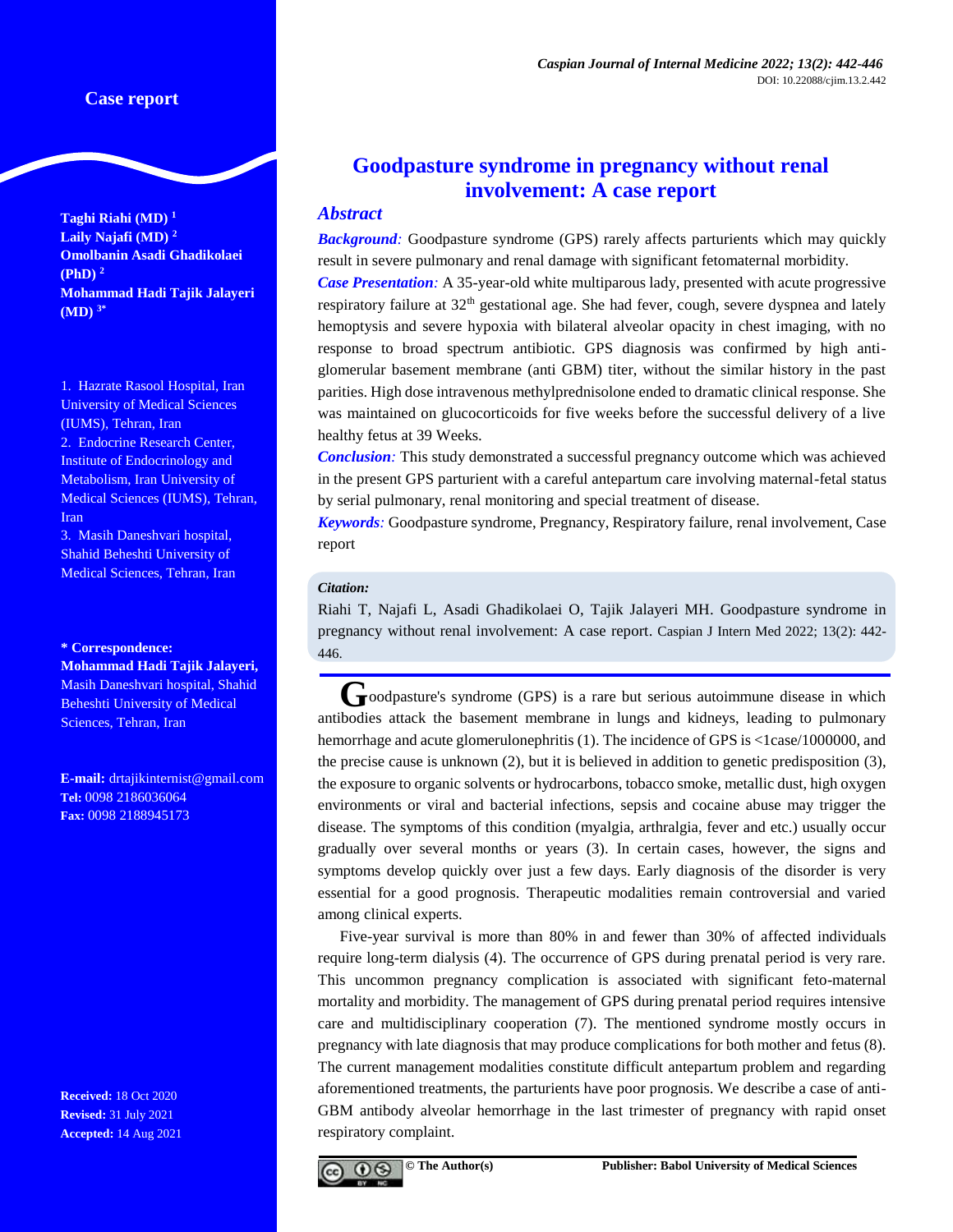### **Case Presentation**

A 35 years-old multiparous woman at 32 weeks of gestation (WOG) was presented with acute progressive respiratory complaints for five days prior to admission. She had fever, cough, dyspnea and transient hemoptysis that had been admitted to 5<sup>th</sup> Azar hospital (Gorgan) as pneumonia, but her progressive respiratory distress caused her to transfer to intensive care unit. No significant past medical history was mentioned. Merely she mentioned mild transient arthralgia from time to time in the past few weeks without arthritis that improved spontaneously. She did not report any exposure to chemical materials, alcohol or smoke. On physical examination, she was alert, febrile, tachypneic and tachycardic. Her blood pressure and rest of system examinations were within normal limits. At auscultation, there was a bilateral crackle. Laboratory study revealed mild hypochromic microcytic anemia and bandemia. ESR, liver function tests, and urine analysis were in normal range. Sputum culture and smear were negative for bacteriologic study, only hemosiderin-laden macrophages were reported in smear analysis, so the alveolar hemorrhage is demonstrated for the present case. Obstetric examination and sonography were normal. Primary laboratory findings on the first hospital admission are demonstrated in table 1.

| Table 1. Laboratory findings on the first hospital admission. |                       |               |  |
|---------------------------------------------------------------|-----------------------|---------------|--|
| <b>Laboratory findings</b>                                    | <b>Values</b>         | <b>Normal</b> |  |
|                                                               |                       | range         |  |
| <b>Blood</b>                                                  |                       |               |  |
| Hemoglobin (Hb)                                               | 10.7 <sub>g</sub> /dl | $11.5-$       |  |
| Total white blood cell count                                  | 10600                 | 16.5          |  |
| Neutrophils                                                   | /mm <sup>3</sup>      | $4000 -$      |  |
| Eosinophil                                                    | 84%                   | 11000         |  |
| Lymphocytes                                                   | 2%                    | 40-60%        |  |
| Band cell                                                     | 10%                   | $1 - 3%$      |  |
| Erythrocyte sedimentation rate (ESR)                          | 4%                    | 20-40%        |  |
| Platelet count                                                | $12 \text{ mm/hr}$    | $0-5%$        |  |
| High sensitivity C-reactive                                   | 204000                | $1-25$        |  |
| protein (Hs-CRP)                                              | /mm <sup>3</sup>      | 150000-       |  |
| Blood Urea Nitrogen (BUN)                                     | $0.8 \text{ mg}/l$    | 400000        |  |
| Serum Creatinine                                              | $9 \text{ mg/dl}$     |               |  |
| Serum Sodium                                                  | $0.7$ mg/dl           | $7-20$        |  |
| Serum Potassium                                               | 142mEq/I              | $0.7 - 1.4$   |  |
| Blood culture                                                 | 3.8mEq/1              | 136-145       |  |
|                                                               | Neg <sup>a</sup>      | $3.5 - 5.1$   |  |
| <b>Urine</b>                                                  |                       |               |  |
| Albumin                                                       | Trace                 |               |  |
| Red blood cells (RBCs)                                        | $0-1$                 |               |  |
| White blood cells (WBCs)                                      | $0 - 1$               |               |  |
| <b>Blood</b>                                                  | Neq <sup>a</sup>      |               |  |
| Cast                                                          | Neg <sup>a</sup>      |               |  |

**<sup>a</sup>***Neg: negative*

First chest x-ray (CXR) was performed with protective shield, which is shown bilateral, symmetrical, perihilar and basilar patchy consolidation (figure 1A). [Transthoracic](http://www.google.com/url?sa=t&rct=j&q=&esrc=s&source=web&cd=1&ved=0CB0QFjAAahUKEwiVsqX-iorGAhXCD3IKHW7lAF0&url=http%3A%2F%2Fmy.clevelandclinic.org%2Fservices%2Fheart%2Fdiagnostics-testing%2Fultrasound-tests%2Ftransthoracic-echocardiogram-tte&ei=Dcd6VdX3DMKfyAPuyoPoBQ&usg=AFQjCNGWp9m3M6-ZaPyht5aB-y1836LMTw&bvm=bv.95515949,d.bGQ)  [echocardiogram](http://www.google.com/url?sa=t&rct=j&q=&esrc=s&source=web&cd=1&ved=0CB0QFjAAahUKEwiVsqX-iorGAhXCD3IKHW7lAF0&url=http%3A%2F%2Fmy.clevelandclinic.org%2Fservices%2Fheart%2Fdiagnostics-testing%2Fultrasound-tests%2Ftransthoracic-echocardiogram-tte&ei=Dcd6VdX3DMKfyAPuyoPoBQ&usg=AFQjCNGWp9m3M6-ZaPyht5aB-y1836LMTw&bvm=bv.95515949,d.bGQ) was done for the patient and the results were normal. She was treated for severe diffuse pneumonia with meropenem, vancomycin, azithromycin and oseltamivir. After 72 hours, despite mentioned management in addition to oxygen and fluid therapy, no significant improvement was observed in patient's condition. Although fever stopped but respiratory distress continued and the patient still suffered from productive coughs and also hemoptysis was added to patient's symptoms that mandated supplementary studies. The second CXR was repeated in figure 1B.



**Figure 1(A, B). Chest x-rays showing abnormal white patches associated with lung hemorrhage by 3 days interval. The second one (B) showed significant progression of past lesions which dictated bad prognosis.**

The physicians decided to perform lung computerized tomography (CT) scan with lead cover in addition to complementary lab data. The CT scan is showed in figure 2. In lung CT scan, disseminated heterogenic alveolar consolidation mostly in middle and lower parts was evident.



**Figure 2. CT scan showing disseminated heterogenic alveolar consolidation.**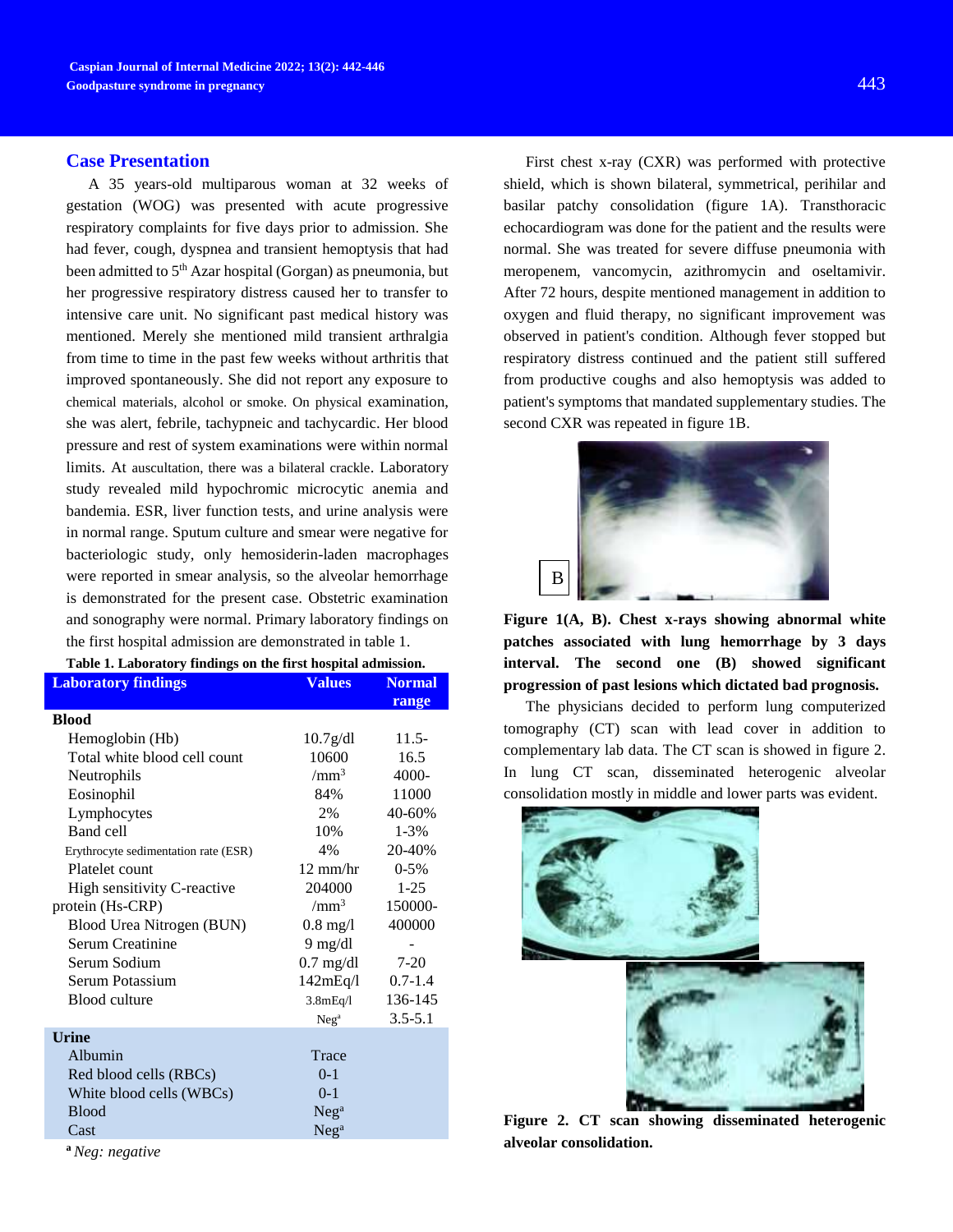Regarding to symptoms, disease trend and paraclinical evaluations; to discriminate between possible differential diagnosis (5), the complementary laboratory findings are performed in table 2.

| Table 2. Complementary laboratory findings. |                           |                                      |  |
|---------------------------------------------|---------------------------|--------------------------------------|--|
| <b>Laboratory</b><br>variable               | <b>Patient's</b><br>value | <b>Normal value</b>                  |  |
| $P-ANCA^a$                                  | 4.9                       | Neg† $\leq$ 20<br>Pos $\ddagger$ >20 |  |
| $C-ANCAb$                                   | 5.4                       | Neg<20<br>Pos > 20                   |  |
| ANA <sup>c</sup>                            | 0.8                       | Neg<10<br>Pos>10                     |  |
| Anti CCP <sup>d</sup>                       | 2                         | Neg<6.25<br>Pos > 6.25               |  |
| Anti-GB $Me$                                | 90.2                      | Neg<8<br>Borderline: 8-12<br>Pos>12  |  |

<sup>a</sup> P-ANCA: Perinuclear Anti-Neutrophil Cytoplasmic Antibodies, <sup>b</sup> C-ANCA: Cytoplasmic antineutrophil cytoplasmic antibodies ,<sup>c</sup>ANA: Antinuclear antibodies ,<sup>d</sup> Anti CCP :Anti-cyclic [citrullinated peptide](http://en.wikipedia.org/wiki/Anti%E2%80%93citrullinated_protein_antibody), <sup>e</sup>anti-GBM: Anti-glomerular basement membrane †Neg: Negative, ‡Pos: Positive

The complementary laboratory findings were as follows: serum complement levels (C3 and C4), P-ANCA, C-ANCA, ANA and Anti CCP were normal, the H1N1 PCR was negative. The serum anti-GBM antibody was double checked by ELIZA, and it got laboratory-confirmed positive high-titer results. Due to all clinical and paraclinical evaluations (CT scan pattern and high anti-GBM titer (the most sensitive and specific test for GPS) (3, 6)) GPS was labeled. There was no confirmed family history of GPS. No renal involvement was detected for her, and she was managed by intravenous methylprednisolone pulse therapy (1 g/daily) for 3 days. The patient responded quickly and improved dramatically after the first dosage of steroid and all signs and symptoms improved. After a week she was discharged with oral prednisolone maintenance. No plasmapheresis was needed. She visited weekly for respiratory complaint and fetal health for the rest of pregnancy. The CXR and CT scan was not performed at this point due to the patient's worries regarding fetus safety.

She delivered a normal birth weight (BW) neonate at 39 WOG by Cesarean section (CS). The neonatal apgar score of 9 at 5 minutes was documented. The neonate seemed well and healthy, requiring only routine supportive care. Maternal anti-

GBM antibody titer became negative after delivery and fortunately her response was so quick. In two years regular follow-up; she was well without any respiratory complications.

## **Discussion**

GPS syndrome rarely presents in pregnancy with limited data for its incidence and prevalence, and may result in significant adverse feto-maternal outcomes (7, 8). It has been shown that the autoantibodies are capable of binding to tissues other than the kidney's tissue, such as the placenta, which may have complication for both mother and baby (7). This antibody is found in more than 90% of GPS patients. 60-80% of the patients' lungs and kidneys are both involved. While 5- 10% of the patients only one lung is involved and in the rest, the kidney is involved solely (2, 9). Lack of renal involvement in our patient can either be due to early diagnosis, or to partnership in the group of 5-10% of solitary lung involvement.

It is more common in males with peak age ranges of 20- 30 and 60-70 years and it affects both sexes (3). In the review of the previous pregnant cases since 1986 till the present time; the mean age of the patients was  $27.6$  (3, 9) and  $29.3\pm2.5$  years old (1). Presentation of this syndrome in the second trimester was more common  $(12.5\pm5.9$  weeks)  $(1, 8, 10, 11)$ ; except the cases of Adnan and Deubner (5, 12), Wells and Friend (2, 7), Yankowitz (6) and Hatfield (3) which presented at  $1<sup>st</sup>$ trimester, 3rd trimester, 3 months and 13 years prior to pregnancy, respectively. Most of the parturients were primiparous (75%) and 25% of them were multiparous. Past medical history was positive in two cases which were presented by IgA nephropathy (10) and hypertension(3, 9). Our multiparous case was near to the common age range (1), and presented at 3<sup>rd</sup> trimester.

The disease trend is more progressive in younger groups and presents as cough, hemoptysis, hemoglobin decrement, dyspnea, fever and hematuria (2, 8-10). Hypertension and proteinuria are the most common pathological findings in parturients (1-3, 8, 9). Clinical condition of patients with pulmonary hemorrhage is much better than elderly patients with chronic kidney involvement. Due to high mortality rate in GPS, early diagnosis and treatment modalities are of special importance and improve the prognosis. In Yankowitz's (6) and Hatfield's (3) studies, the diagnosis was established prior to conception with positive anti-GBM antibody and positive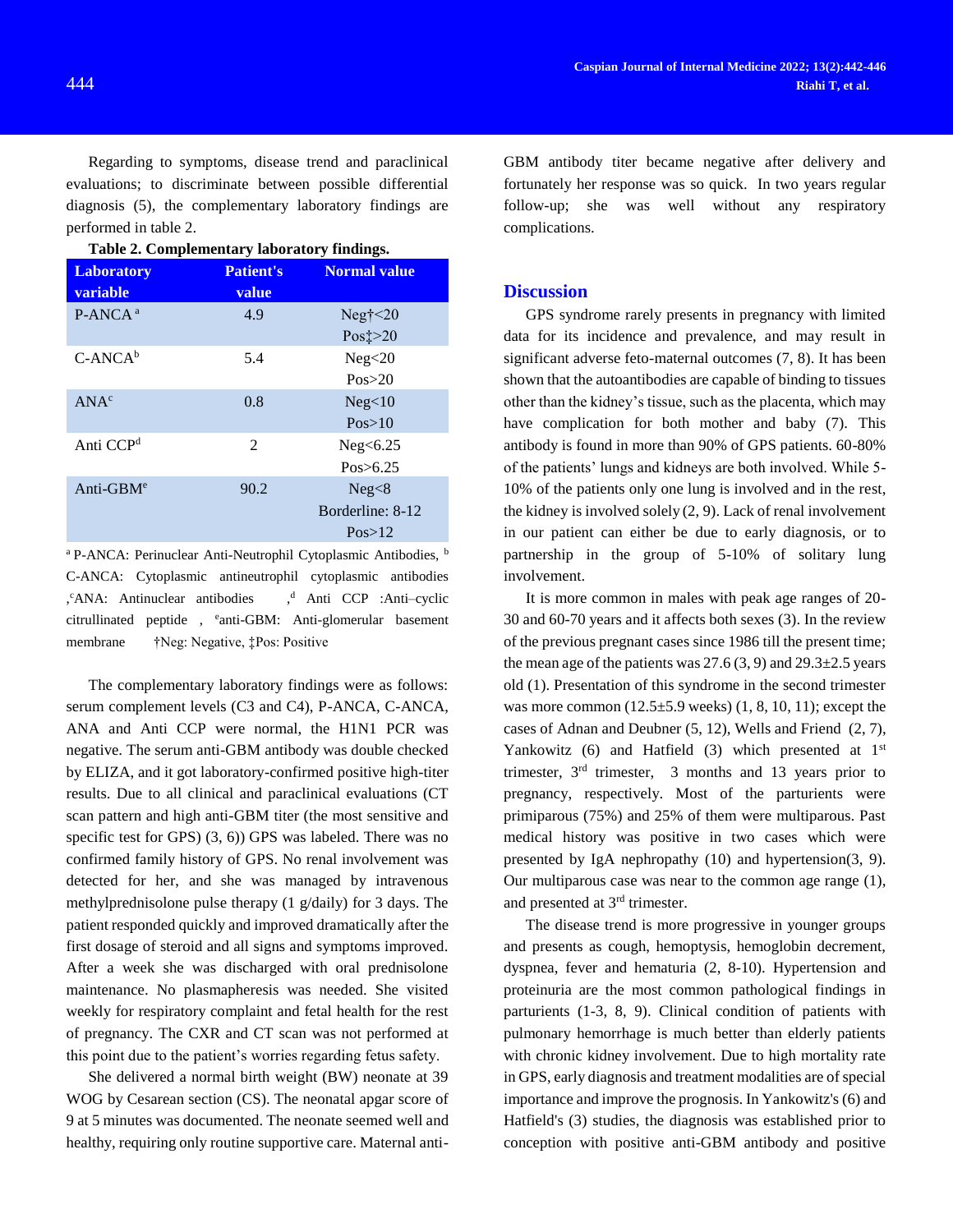renal biopsy. The anti-GBM antibody titer tapered and became negative pre-pregnancy (3) and during pregnancy (6). The anti-GBM antibody was in borderline range during pregnancy (12) and negative (13) in these two cases but got positive postpartum (12). In the rest of the cases, we had detected high titers of anti-GBM antibody (8-10). Special antepartum diseases such as gestational diabetes mellitus(8, 9), preeclampsia (2, 7, 8, 12), HELLP syndrome (3) and pneumocystis carinii were presented (9)and observed.

The antepartum GPS management requires intensive care and multidisciplinary medical team (1). Treatment includes removal of anti-GBM from the circulation, regulation and inhibition of inflammatory response and prevention of antibody production. The major mainstay treatment for GPS is plasmapheresis (10) to the removal of anti-GBM. Another treatment that should be used for these patients were immunosuppressants, especially cyclophosphamide, rituximab, azathioprine and prednisone to prevent the formation of new anti-GBM antibodies to further damage the kidneys and lungs (10). These patients had taken necessary antepartum treatment (45%) (8, 9, 13), or after pregnancy (34%) (10, 12, 14) and in two cases pre-pregnancy (3, 6). Plasmapheresis, cyclophosphamide and methylprednisolone were prescribed in most of the cases (3, 8-10, 12-14), also aspirin and azathioprine were used for two cases (9). The present case was not treated with typical treatments such as plasmapheresis, immunosuppressant medications (cyclophosphamide, rituximab azathioprine) which distinguishes our case from the others. Third trimester presentation and multiparous may affect the solitary pulmonary involvement, which may guide to good prognosis. At postpartum, the anti-GBM antibody titer fell and became undetectable. She recovered completely after corticosteroid therapy which inhibits the formation of immune antibodies.

The anti-GBM antibody became negative after treatment and hemodialysis in Nair's study (10), although some cases remained dialysis-dependent postpartum (3, 9, 12-14) and three of them underwent successful renal transplantation (3, 12, 14). Some etiologies for rapid recovery of GPS were early pregnancy termination (5), higher gravidity (12), and the placental removal (11). The majority of terminations were done prior to term delivery to prevent worsening the adverse fetomaternal outcomes(4, 10). Vaginal delivery (3, 9, 10, 12, 14) was dominant (67%) compared by CS. The outcomes in two pregnancies were healthy and normal BW and size (6, 12), four cases delivered healthy and small for gestational age

neonates(3, 9, 13, 15), with the mean of 34.2 WOG and two cases had intrauterine growth restriction (IUGR) neonates (8, 9). Three cases were aborted before  $20<sup>th</sup>$  WOG (5, 11), one delivered a stillbirth fetus at 28 WOG (14) and another was therapeutically terminated at 15 WOG (10). In Vasiliou's study, a low BW and IUGR neonate at 26 WOG was delivered but some complications developed in the mentioned case (massive intraventicular hemorrhage, neurodevelopmental delay and so on) (8). Anti-GBM antibodies were positive in two newborns without renal or pulmonary involvements (9). The present case delivered a full-term, normal BW neonate by CS. The neonatal anti-GBM level was negative and undetectable.

According to lack of disease progression, a favorable outcome may be possible, due to sufficient time to complete the duration of pregnancy. The role of pregnancy in initiating or in the recovery of GPS is questionable and needs complementary studies. The present case was advised not to smoke and avoid being a passive smoker. In addition, appropriate contraceptive, exercise and stress reduction were mentioned. Thus, regular and long-term follow-up was recommended to her.

### **Acknowledgments**

The authors wish to thank the staff who greatly helped us to complete this article.

**Funding:** No funding was received.

**Conflicts of interests:** The authors declare that there is no conflict of interest that could be perceived as prejudicing the impartiality of the research reported.

**Authors' contribution;** The authors contributed equally in all the stages of this article.

**Informed consent:** The written informed consent was obtained from the parturient and her spouse for data presentation in this article.

#### **Ethical approval**

This study was approved by the Ethics Committee of Iran University of Medical Sciences (approval number: IR.IUMS.FMD.REC 1396.9511330002).

All procedures performed in this study involving human participants were in accordance with the ethical standards of the institutional and/or national research committee and with the 1964 Helsinki declaration and its later amendments or comparable ethical standards.